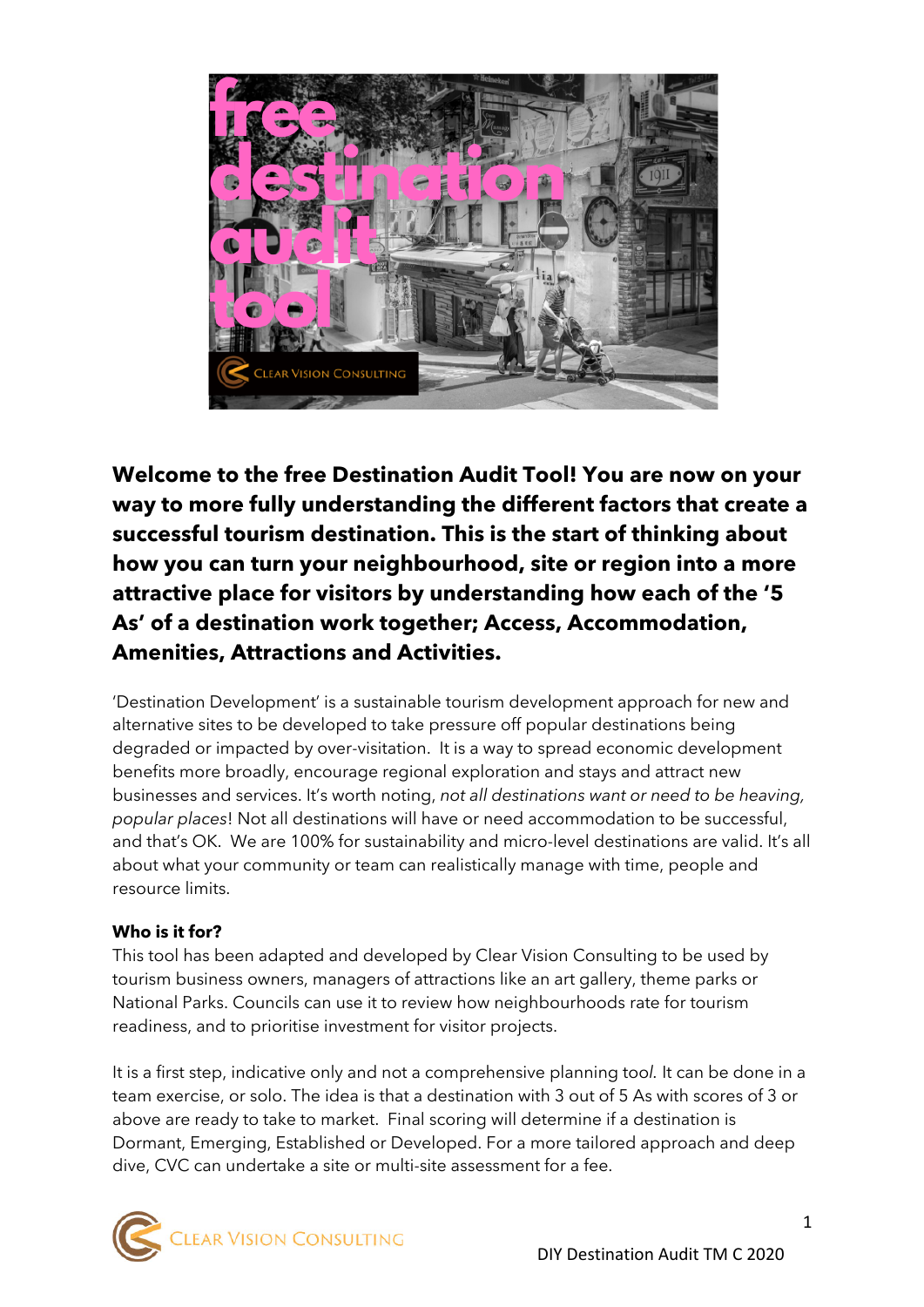# **Destination Audit**

Name of the site being audited:

Location:

Your name and contact details :

#### **Instructions:**

- 1. Pick a single destination, site or place you would like to assess.
- 2. Answer each of the questions under the 4 As
- 3. Circle the score that best correlates to your answer in the tables provided
- 4. View the scoring sheet below and come up with an overall Destination Audit 'score' for each 'A'.
- 5. You will have a score under each 'A'
- 6. Email me your score and I will complete the evaluation and book you a free consult about your destination.
- 7. Book into the **Product Development Masterclass** online or you might like to use the next Destination Development tool our **Product Experience Audit.**

## **1. ACCESS**

We tackle the most complex first! Access is how visitors arrive at your destination or region. It could be a combination , so fly and then drive, or train and then walk, or hike from node to node. This section is in 3 parts. To get the score, you will need to add up and average the total score



**1.1 Access Types**

### **What types of access currently exist for people to access the destination you are**

**assessing?** Circle those that apply, count them give yourself a score in the table below

- 1) Ship or boat
- 2) Drive (including buses and cars)
- 3) Cycle Trails
- 4) Tram/Train
- 5) Flights
- 6) Animal transport e.g. horseback or camels
- 7) Hiking trails
- 8) Other

| Number of access | Score |
|------------------|-------|
| types            |       |
|                  |       |

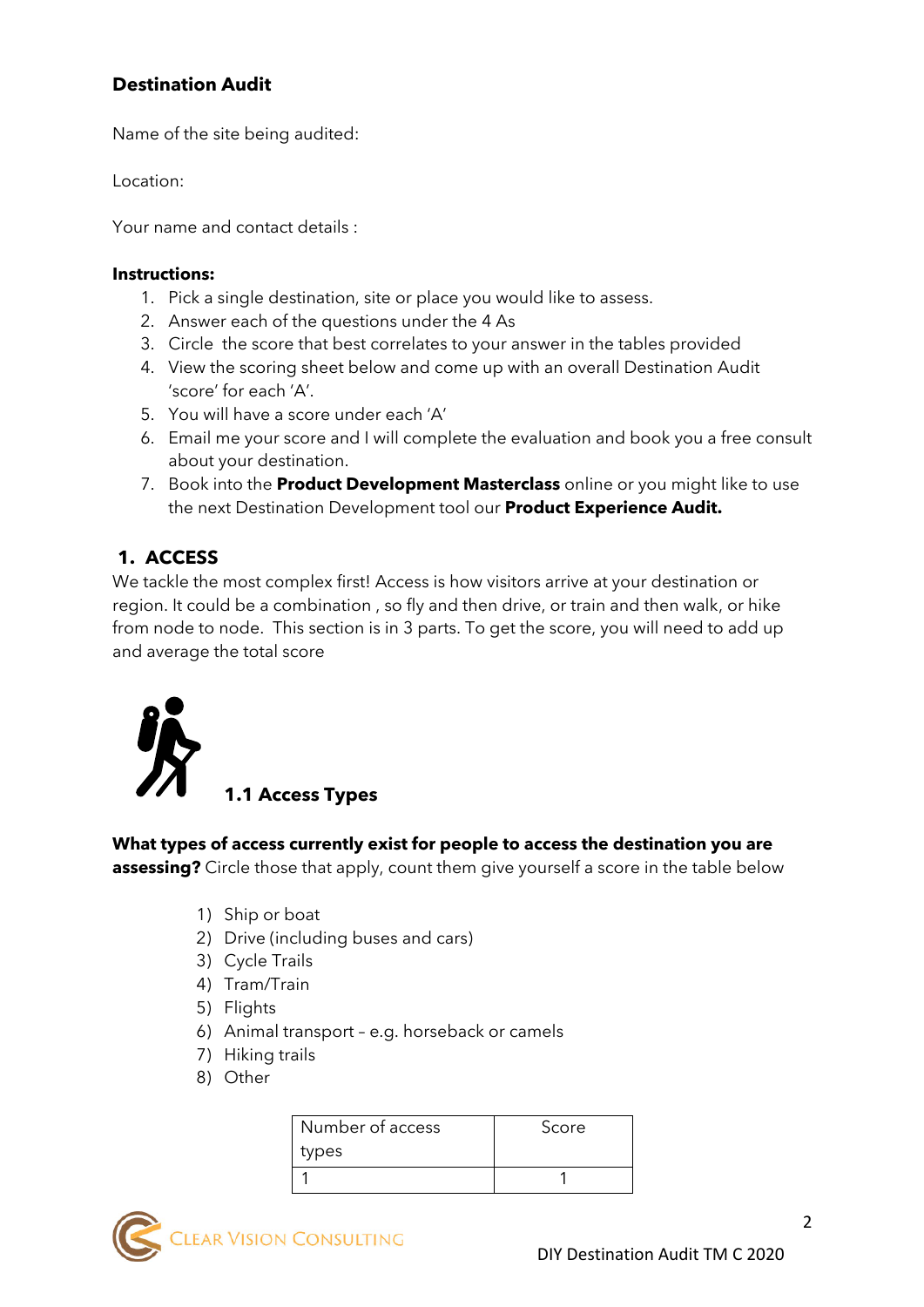| $5 - 8$ |  |
|---------|--|

*Access Types Score:* 



### **What is the** *quality of supporting infrastructure* **for the transport required to get to your site?**

For example, are there sufficient docking facilities for boats? Are bike tracks maintained and signed? Is there a reception area at the airport ? Do long range walking trails have good signage or huts? Is there public transport or parking nearby?

You can do just one access type or up to 3.

Infrastructure rate for Access Type 1 :

| Quality of     | Score |
|----------------|-------|
| Infrastructure |       |
| Non-existent   |       |
| Poor           | 2     |
| Fair           |       |
| Good           |       |
| Excellent      |       |

Infrastructure rate for Access Type 2 :

| Quality of     | Score |
|----------------|-------|
| Infrastructure |       |
| Non-existent   |       |
| Poor           | 2     |
| Fair           |       |
| Good           |       |
| Excellent      |       |

Infrastructure rate for Access Type 3 :

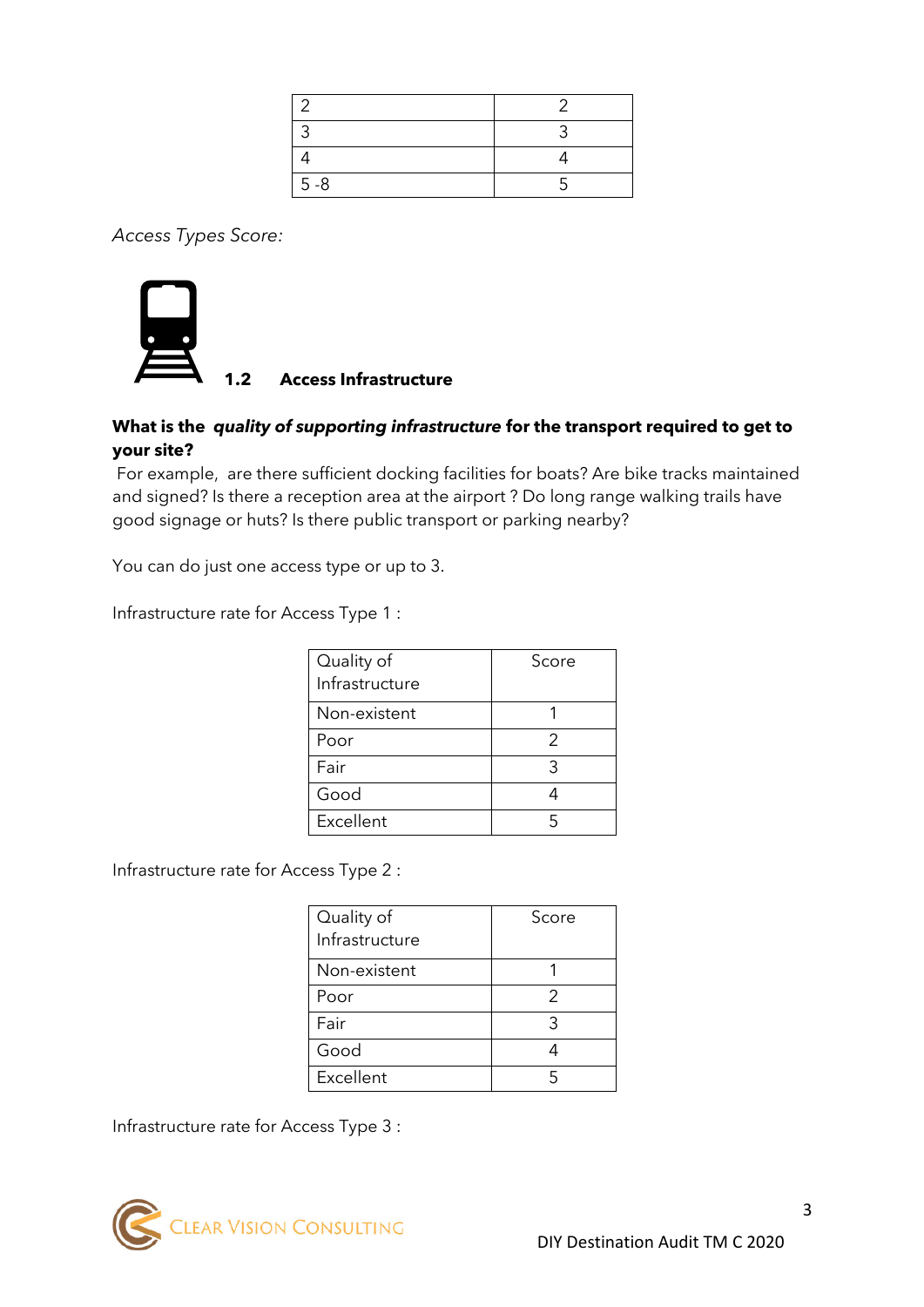| Quality of     | Score |
|----------------|-------|
| Infrastructure |       |
| Non-existent   |       |
| Poor           | 2     |
| Fair           |       |
| Good           |       |
| Excellent      |       |

If you had multiple access infrastructure types, add up your infrastructure scores and divide by the number you assessed. Write the final average score below (Hint: should be 5 or less  $\circledcirc$  )

*Access Infrastructure Score:*



### **How long does it take your main markets to arrive to your site from the closest major hub? Circle your score.**

Tip: If you have multiple markets, you can score for each market and their access type. Add the scores up and divide by the number of markets you assessed to get an average score, and it should come to 5 or less.

| Time to Get There | Score |
|-------------------|-------|
| $<$ 1 hr          |       |
| $1-2$ hrs         |       |
| $2-5$ hrs         |       |
| 5 hrs             |       |
| $1$ day $+$       |       |

*Ease of Access Score:*

TOTAL ACCESS SCORE:

To work out the score for **Access** add up

- 1) Access Types Score +
- 2) Access Infrastructure Score +
- 3) Ease of Access Score

and divide this by 3 to get your overarching score.

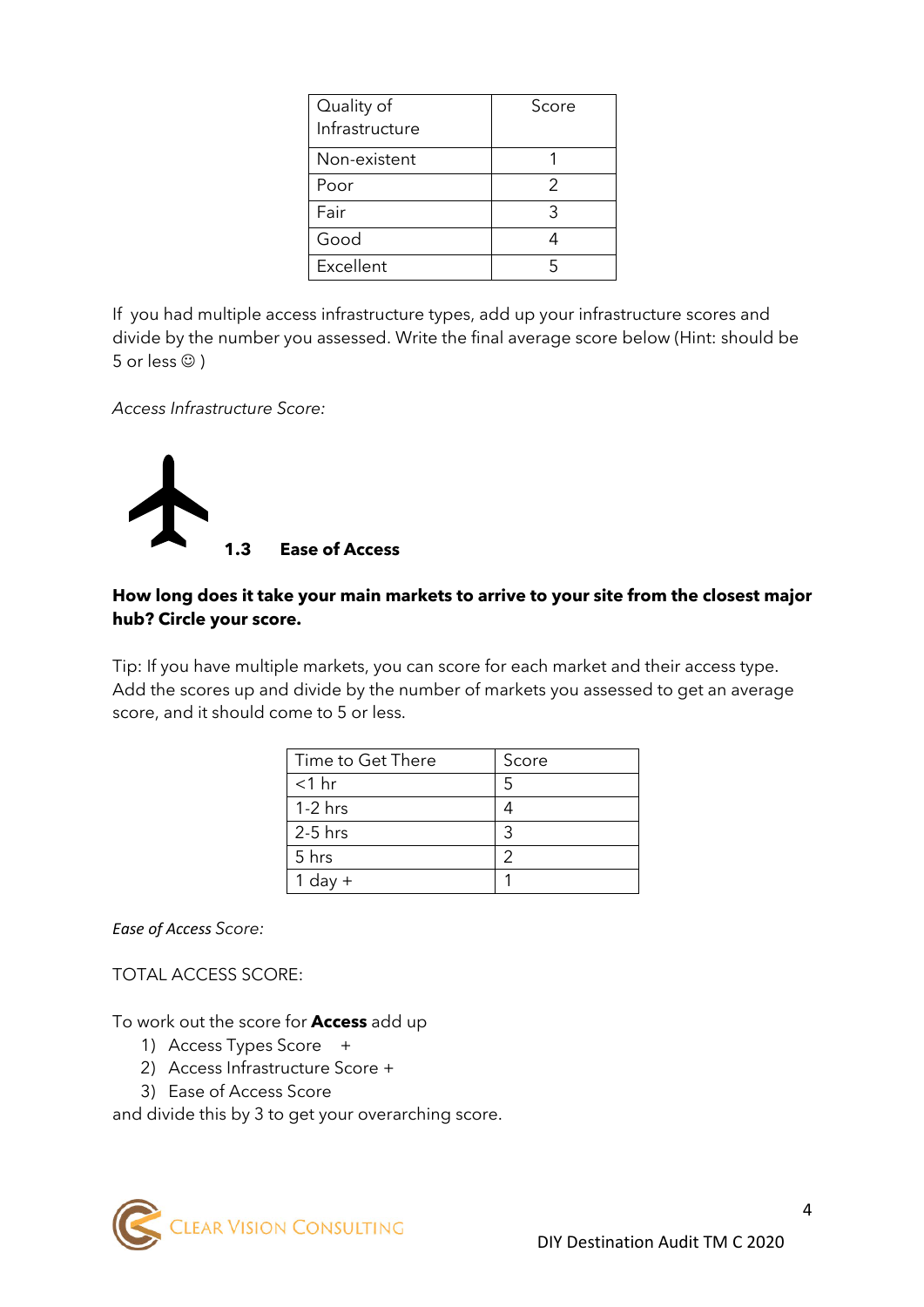

#### **What amenities are available for visitors?**

Circle and count:

- Toilets
- Showers
- Bike racks /lockers
- Shelters/shade
- BBQs
- Outdoor furniture
- Sewerage drain points
- Carparking for trailers/vans
- Wheelchair and pram access
- Free wifi
- Visitor Information Centre or service
- Signage
- ATMs
- Fuel
- **Supermarkets**
- Cafes/pubs

| Number of    | Score |
|--------------|-------|
| Amenities    |       |
| None         |       |
| $<$ 3        | 2     |
| $3-6$        | २     |
| $6 - 10$     |       |
| More than 10 |       |

TOTAL AMENITIES SCORE:



## **3. ACCOMMODATION**

Not all destinations need accommodation, on site, but look around the wider area say 20km radius. Some type of accommodation is normally necessary for a site to be considered a destination, even as a day trip destination. In this assessment we rate existence of *variety* of accommodation types not just the number of hotels, for example, and in a full paid assessment by CVC we would also assess the price points, distance and star ratings.

Circle the kind of accommodation currently in your destination, from the list below.

1) Campgrounds

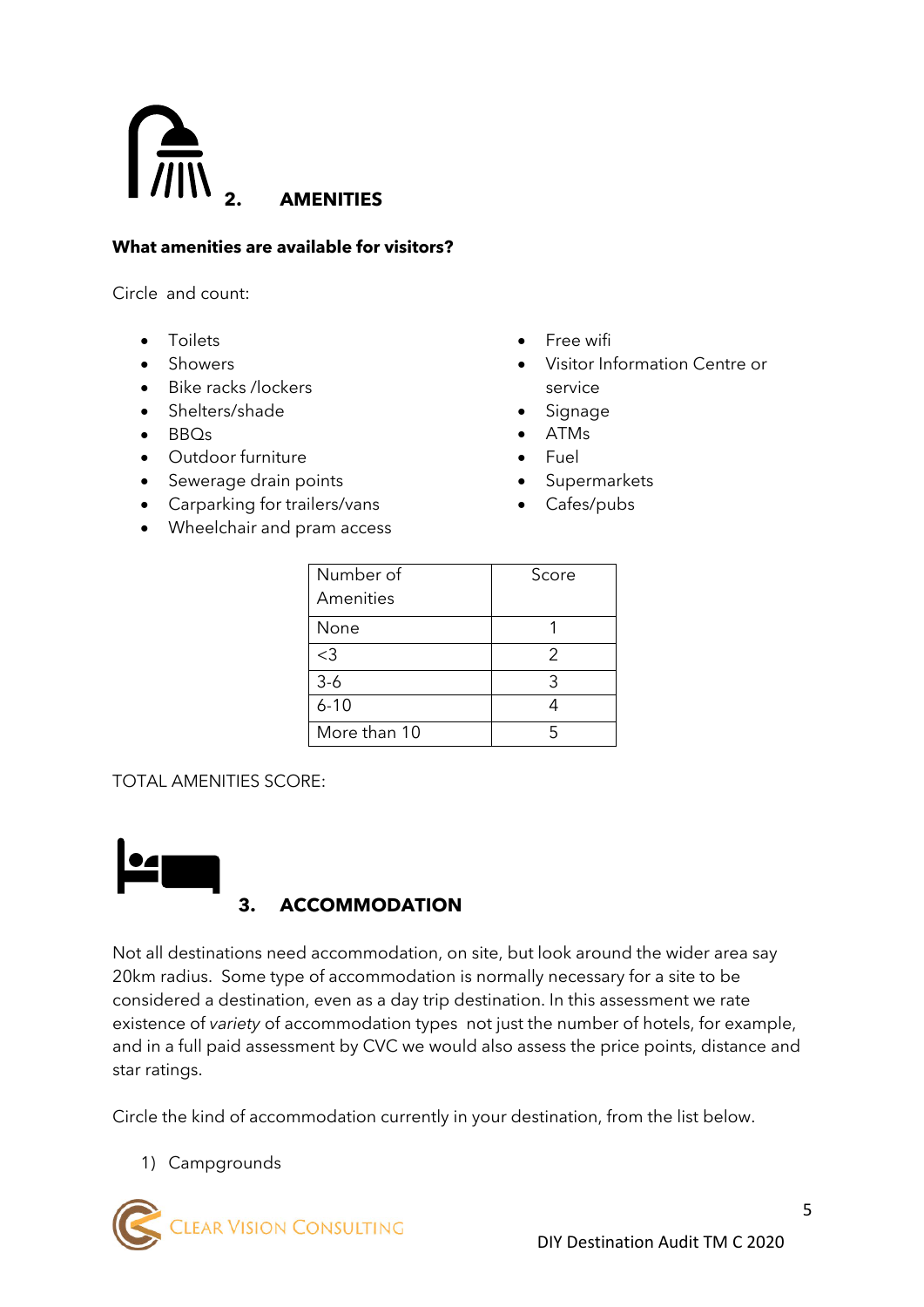- 2) Caravan Park
- 3) Hotels/Motels
- 4) AirBnBs
- 5) Resorts/Retreats
- 6) Eco cabins
- 7) Lodges/Specialist eg ski resorts or wellness retreats
- 8) Backpackers (dorm style)

| Number of     | Score |
|---------------|-------|
| Accommodation |       |
| types         |       |
| None          |       |
| 2             | 2     |
|               | ς     |
|               |       |
|               |       |

TOTAL ACCOMMODATION SCORE:



Attractions include national parks, or commercial paid experiences like Exhibitions or Showgrounds, or can be free man-made attractions like Galleries, Cultural Centres, bike tracks, or places with paid entry such as golf courses, shopping, bars and restaurants or access to 4WD tours on a farm.

What kind of attractions are there that would bring people to your destination? circle the number for the following list:

- 1) Shopping/retail
- 2) Food/wine experiences
- 3) Cycle and hiking trails
- 4) Art trails
- 5) National Parks and Reserves
- 6) Public Gardens (other)
- 7) Events/Festivals
- 8) Galleries
- 9) Conference /Exhibition Centre
- 10) Theme Parks

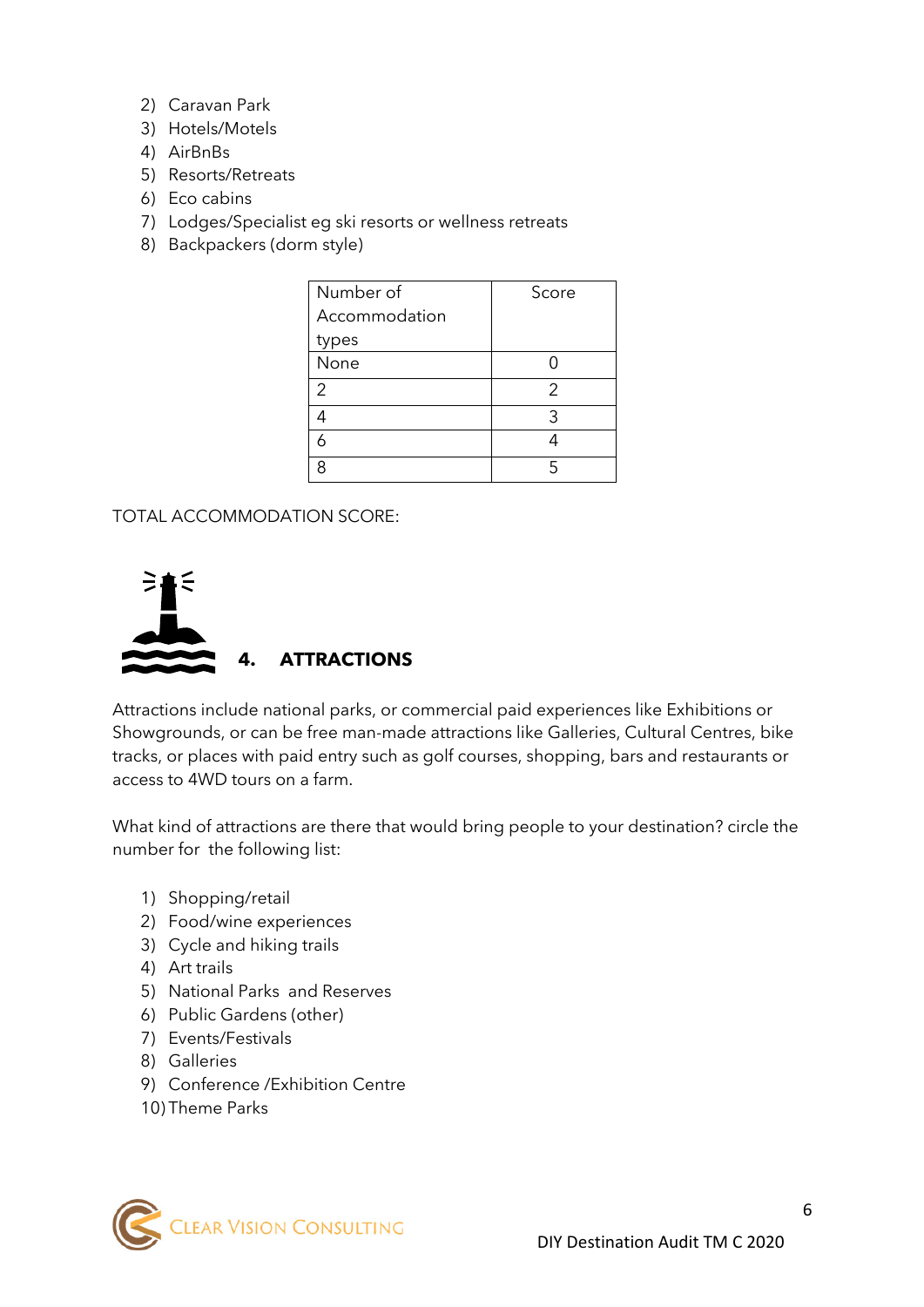| Number of   | Score |
|-------------|-------|
| Attractions |       |
| None        |       |
| $<$ 3       | 2     |
| $3-6$       | 3     |
| $6 - 8$     |       |
| $8 - 10$    |       |

TOTAL ATTRACTIONS SCORE:



What can people actively do or participate in when in your destination?

- 1) Run, hike, cycle, ride, climb, surf (outdoors activities)
- 2) Yoga classes/wellness
- 3) Cooking classes/skills and learning
- 4) See bands/music/theatre
- 5) Shopping
- 6) Eat and drink incl. wine tasting
- 7) Visit cultural sites, museums, galleries, heritage
- 8) 4WDing/off-road moto-cross
- 9) Fishing, boating
- 10)Farm based activities
- 11)Visit theme parks and other attractions

| Score |
|-------|
|       |
| 2     |
| 3     |
|       |
|       |
|       |

TOTAL ACTIVITIES SCORE: